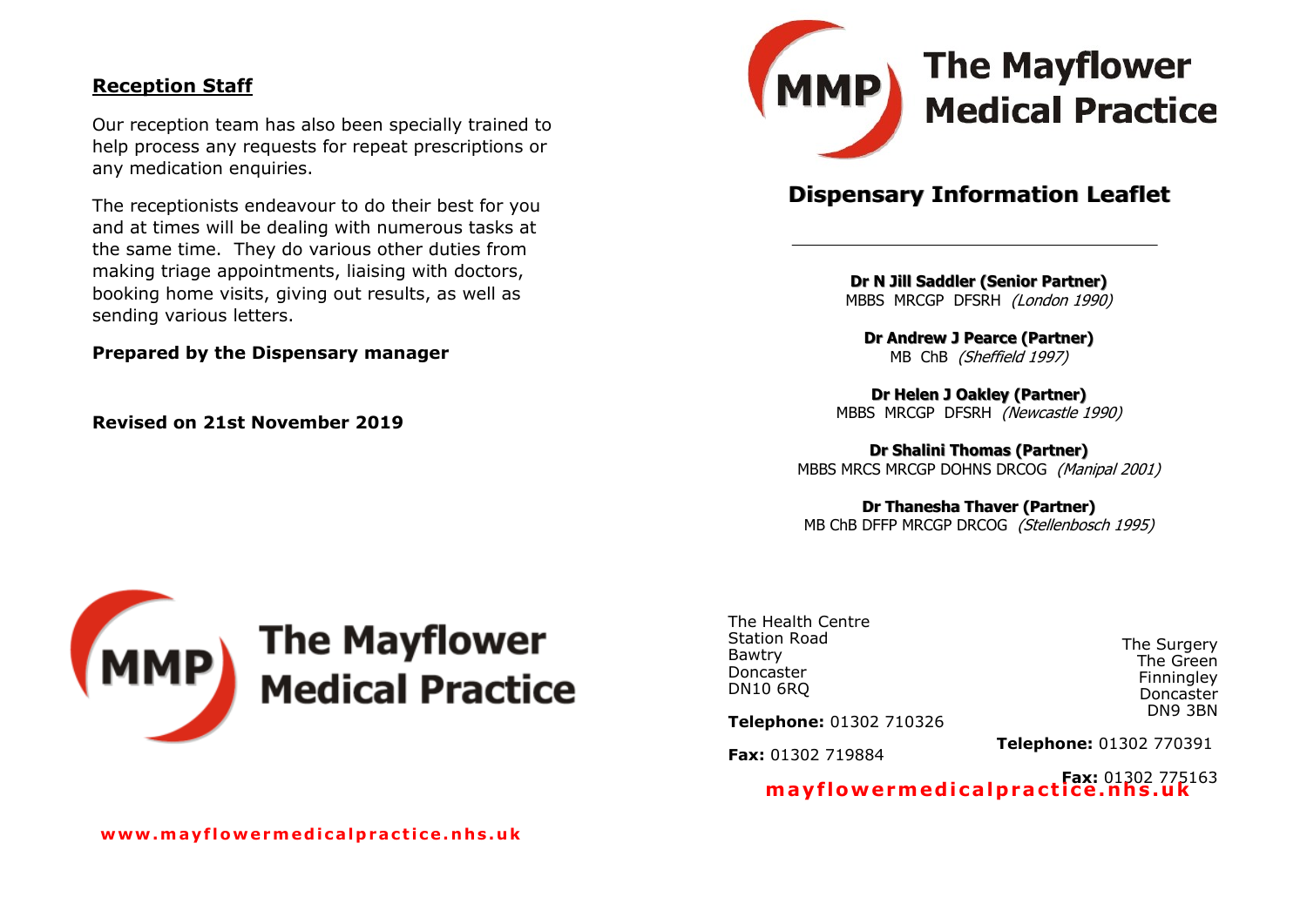# **INTRODUCTION**

We are a busy GP dispensing practice with two sites (Bawtry and Finningley) and have dispensaries at both sites. This means we can dispense medicines for those patients who live more than 1.6Km from a pharmacy. You are able to choose whether you wish us to dispense your medication at the time of registration.

Areas of our Practice population include:

| Auckley                 |
|-------------------------|
| Bawtry                  |
| <b>Blaxton</b>          |
| Branton (some areas)    |
| <b>Drakeholes</b>       |
| Finningley              |
| Harwell                 |
| I indholme              |
| <b>Mattersey Thorpe</b> |
| Newington               |
| Old Rossington          |
| Scrooby/Scrooby Top     |
| Torworth                |
| Wiseton                 |
|                         |

Austerfield **Bircotes** Blyth (some areas) Clayworth **Fverton** Gringley on the Hill **Harworth** Mattersey Misson/Misson Springs Ranskill Scaftworth Serlby  $Westwoodside$  (some areas) Wroot

Our aim is to provide a friendly and efficient dispensary service to everyone.

### **Comments and Complaints**

We endeavour to provide the best possible service in a friendly and efficient manner. We welcome compliments for the service we provide as well as suggestions as to how we could improve. If you wish to make a complaint, you should make contact with the dispensary manager in the first instance, who will explain how you should proceed.

#### **Dispensers**

Our dispensers prepare and check medication prescribed by the doctor, pharmacist or nurse practitioner; they dispense repeat prescription requests, deal with managed repeat prescriptions, monitored dose systems and home deliveries.

#### **Dispensary Admin Assistant**

Our admin assistant will process any repeat prescription requests; chase any medicines that we have difficulties with obtaining; process any drug orders and add them into stock, record information for dispensary purposes only.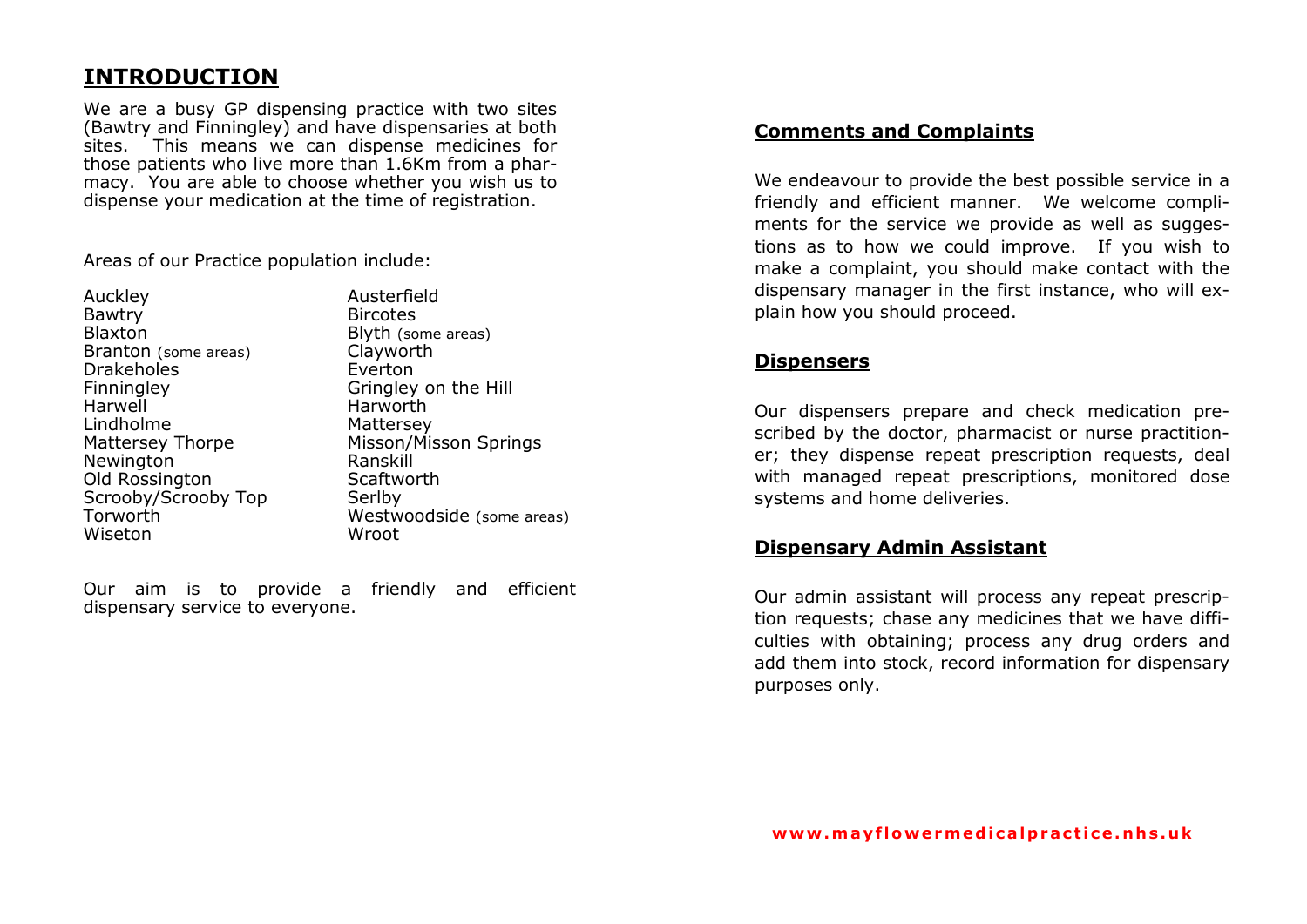### **Unused medicines**

Even if you never open them, once medicines have left our premises they cannot be put back into our stock, recycled or re-used by anyone else. All medicines returned to us have to be put for disposal. This is why it is so important to check that everything you have is correct **before you leave** the building.

Please return any unused medicines to us for safe disposal; if the medicine was dispensed by the pharmacy or hospital you can also return the medicine there.

We do not accept any 'sharp bins' from patients. You are responsible to organise a collection for these from your home and this can be organised by contacting this number **0333 240 5153**



able to offer you a refund for the item(s) returned.

**Collection of repeat prescriptions-DISPENSARY OPENING HOURS**

| <u>Day</u>      | <b>Bawtry</b>                 |    |
|-----------------|-------------------------------|----|
| <b>Monday</b>   | $10.00 - 18.00$               | 12 |
| <b>Tuesday</b>  | $10.00 - 18.00$               |    |
| Wednesday       | $10.00 - 18.00**$             |    |
| <b>Thursday</b> | $10.00 - 18.00$               |    |
| <b>Friday</b>   | $10.00 - 18.00$               |    |
| Day             | <b>Finningley</b>             |    |
| <b>Monday</b>   | 10.00 - 12.30 & 15.30 - 18.00 |    |
| <b>Tuesday</b>  | 10.00 - 12.30 & 15.30 - 18.00 |    |
| Wednesday*      |                               |    |
|                 | 10.00 - 12.30 CLOSED          |    |
| <b>Thursday</b> | 10.00 - 12.30 & 15.30 - 18.00 |    |

**\* T**ime for **A**udit, **R**eview **G**uidelines, **E**ducation and **T**raining - **TARGET** Training.

- - - - - - - -

We **close two Wednesday** afternoons a month for Training. Please see noticeboards for closure dates.

#### **www .m a y f l ow e rm e d i c a lp r a c t i c e . n h s . u k**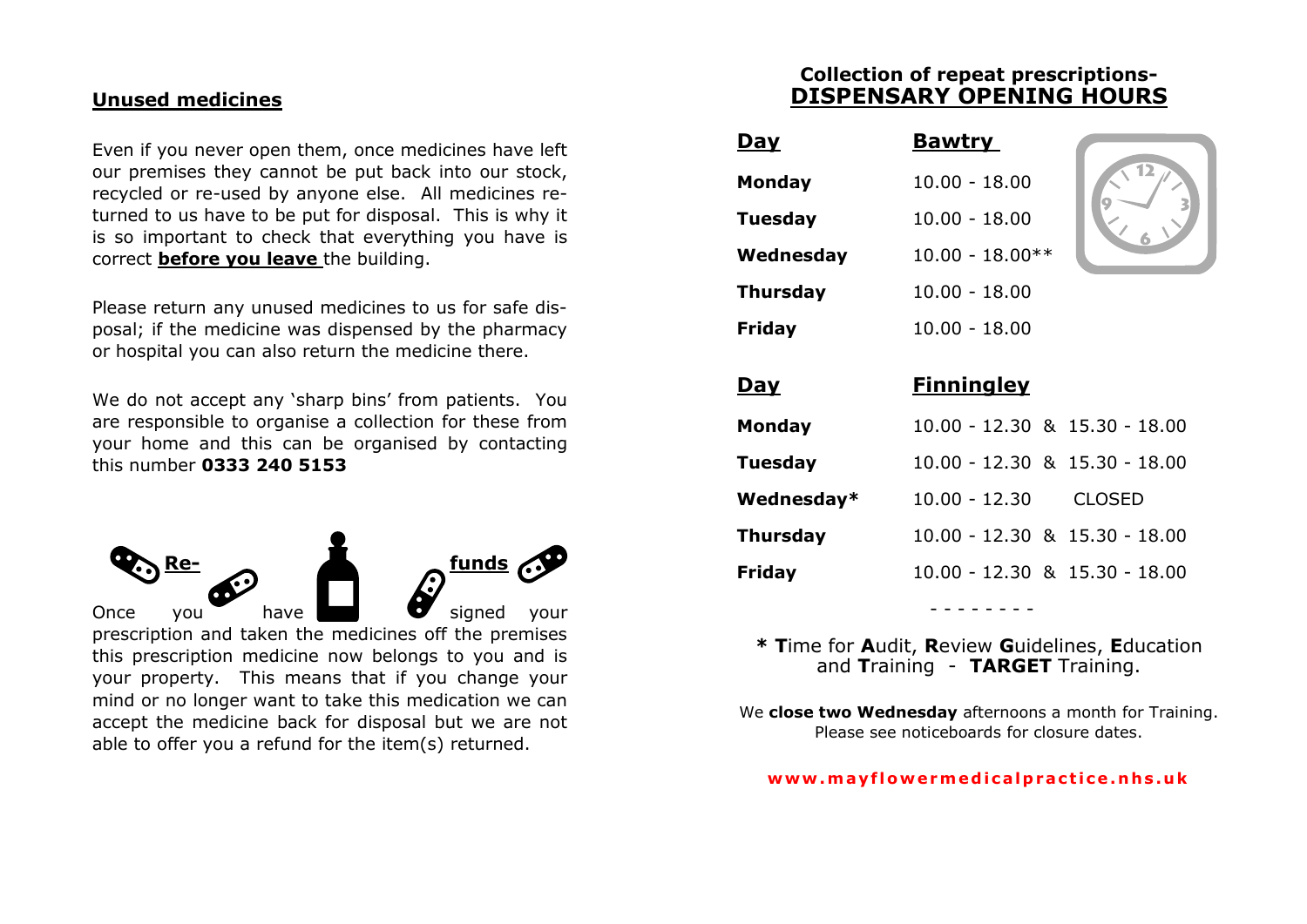### **What is a Repeat Prescription?**



Some prescriptions are authorised by your doctor as a repeat. This means that you can obtain further supplies of medication without having to see the doctor or pharmacist first.

You can tell if you have an authorised repeat prescription because the details of the medicine will be printed on the counterfoil/tear off slip that is given to you with your medication. Acute medicines, like antibiotics will not be put on to repeat prescription tear off slip.

The majority of repeat prescription medicines will be prescribed for no more than a 28 day cycle, and then you are required to reorder your medication again.

## **Notice required for repeat prescription**

In order to manage high levels of repeat requests and to minimise errors we ask that you always allow at least TWO WORKING DAYS notice (excluding weekends and bank holidays) before you collect your prescriptions.

### **Pre-Payment Certificates**



If you have to pay for your prescriptions and get more than 4 items in 3 months, or 14 in 12 months. you could save money by buying a pre-payment certificate.

Please contact the Prescription Pricing Authority for further information on **0845 850 0030** please have your debit or credit card available to purchase over the phone.



We can deliver your repeat prescriptions straight to your door if you fit our criteria. This is a free service provided for our dispensing patients by the practice; this is not an NHS service. Please ask for details.

#### www.mayflowermedicalpractice.nhs.uk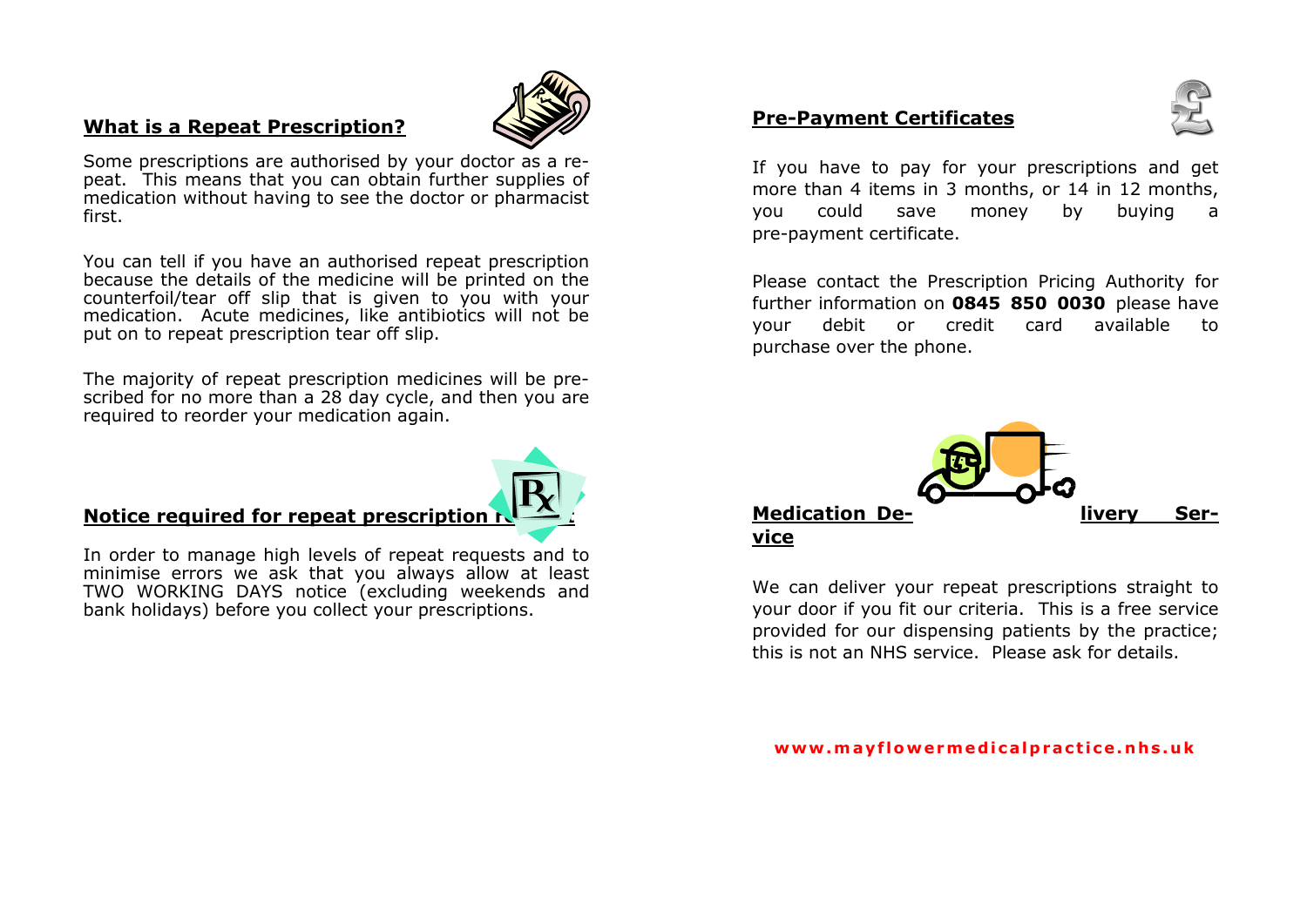#### **Are you claiming free prescriptions?**



Patients between the ages of 16 -60 will be asked whether they pay for their prescriptions. For those patients who have a pre-payment certificate or an exemption from NHS charges it is useful for you to bring this evidence with you. All prescriptions (not contraception) must be paid for on collection. For those claiming exemption it is important you complete the back of your prescription correctly. Never assume you are entitled. You could have **to pay up to £100 penalty charge**– as well as the prescription charge.

It is standard policy that if you are unsure whether you are entitled to free prescriptions then the prescription charge should be paid and a FP34 receipt can be given to you. This means that you will be able to claim the money back should you find you were exempt of charges. The receipt is refunded at any pharmacy with proof of your exemption and FP57 receipt.

#### **Are you are unsure whether you are entitled to help with health costs?**

There is a booklet available on this and other resources are available at:

### **www.nhsbsa.nhs.uk/freeprescriptions**

#### **Re-ordering your repeat prescription**



There are a number of ways you can re-order your  $\frac{1}{2}$ prescriptions.

 On-line. This is the quickest and easiest way to reorder your medication. To register for the online service please come into the Practice with photo identification so we can register you for online services.

Once you are registered for this service your **pass***word will allow you access to your electronic repeat prescription record.*

- You can use your **repeat prescription slip**  we would ask that you **'TICK'** the items required for reordering.
- By post Use your repeat slip and address the envelope to *'The Dispensary'*

#### **Let us take care of re-ordering your prescriptions**

If you have a regular 28 day repeat prescription then we can manage the re-ordering for you. This means your prescription will be ready for collection when it is next due. Please ask about a 'managed repeat' prescription if this is of interest to you.